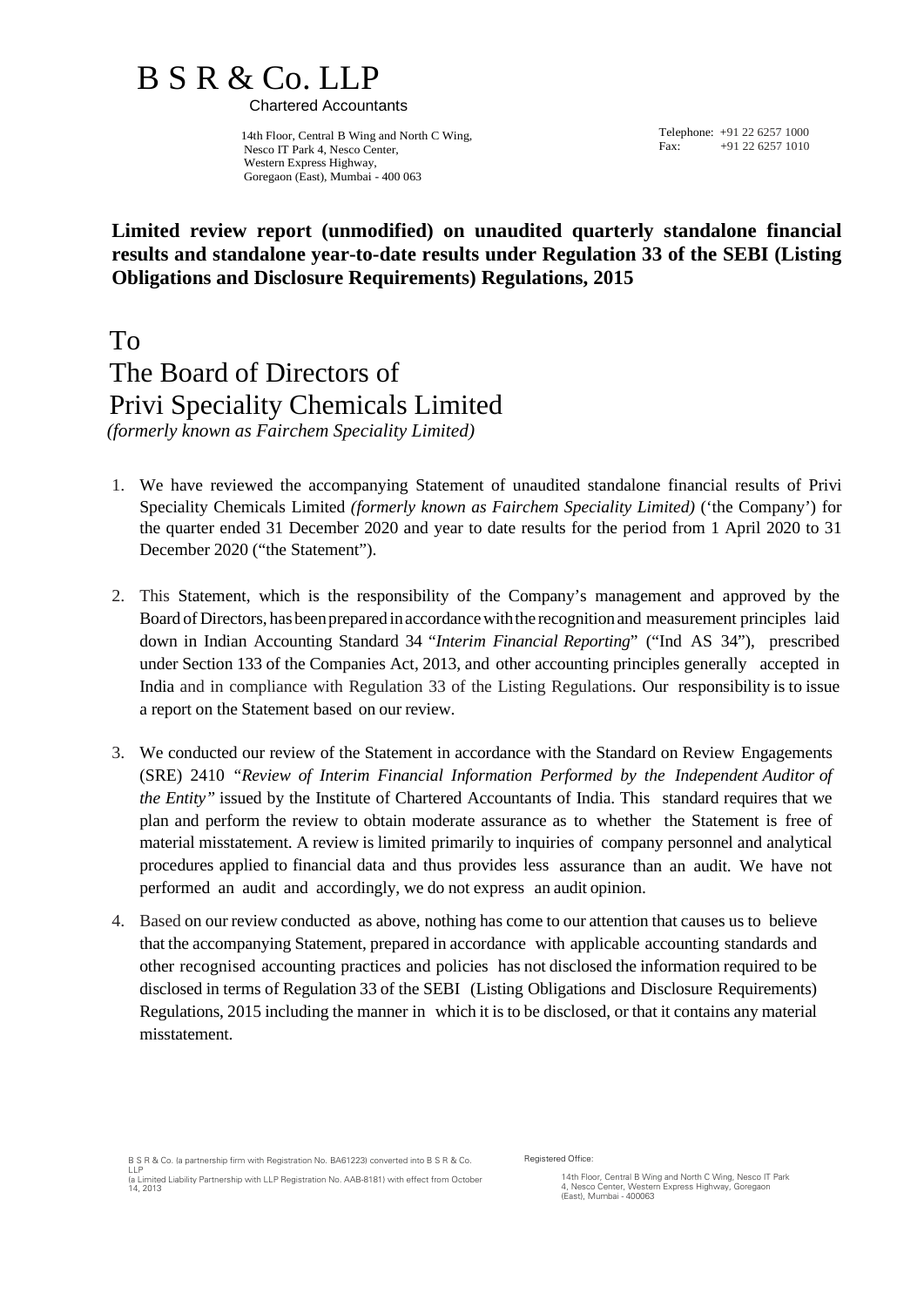## **B S R & Co. LLP**

**Limited review report (unmodified) on unaudited quarterly standalone financial results and standalone year-to-date results under Regulation 33 of the SEBI (Listing Obligations and Disclosure Requirements) Regulations, 2015** *(Continued)*

# Privi Speciality Chemicals Limited

*(formerly known as Fairchem Speciality Limited)*

## **5. Emphasis of matter**

We draw attention to Note 5 of the standalone financial results which describes the accounting for the Scheme of Amalgamation between the Company, Privi Organics India Limited (wholly owned subsidiary) and Fairchem Organics Limited (resulting company). The Scheme has been approved by the National Company Law Tribunal ('NCLT') vide its order dated 30 June 2020 and a certified copy has been filed by the Company with the Registrar of Companies, Maharashtra, on 12 August 2020. Though the appointed date as per the NCLT approved Scheme is 1 April 2019, as per the requirements of Appendix C to Ind AS 103 "Business Combination", the combination has been accounted for as if it had occurred from the beginning of the preceding period in the financial statements.

Accordingly, the amounts relating to the year ended 31 March 2020 include the impact of the business combination and the corresponding amounts for the previous quarters ended 31 December 2019 and year to-date nine months ended 31 December 2019 and year ended 31 March 2020, have been restated by the Company after recognising the effect of the amalgamation as above. The aforesaid note (Note 5) also describes in detail the impact of the business combination on the standalone financial results.

Our conclusion is not modified in respect of this matter.

## **6. Other Matter**

The comparative standalone financial results of the Company for the quarter and year-to-date nine months ended 31 December 2019 and for financial year ended 31 March 2020, prepared in accordance with Ind AS, included in this Statement, had been reviewed/audited by the another auditor, who had expressed an unmodified opinion thereon as per their reports dated 10 February 2020 and 23 June 2020 respectively which have been furnished to us by the management and have been relied upon by us for the purpose of our review of the Statement.

Our conclusion is not modified in respect of this matter.

For **B S R & Co. LLP** *Chartered Accountants* Firm's Registration No: 101248W/W-100022

> JAYESH THAKORBH THAKKAR AI THAKKAR Date: 2021.02.05 Digitally signed by JAYESH THAKORBHAI

**Jayesh T Thakkar** *Partner* Mumbai Membership No:113959 5 February 2021 ICAI UDIN: 21113959AAAABG2996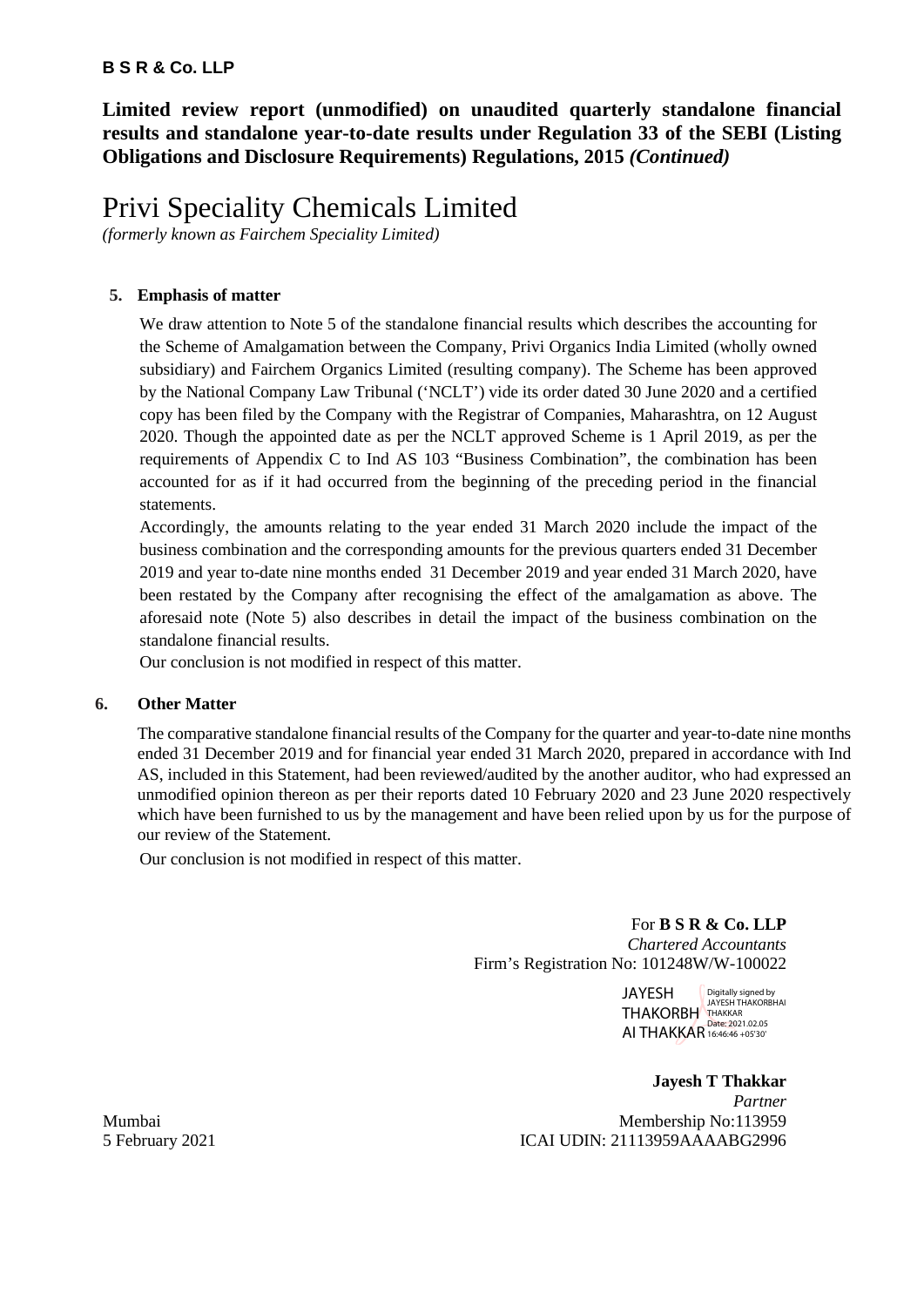

#### **PRIVI SPECIALITY CHEMICALS LIMITED**

*('Formerly known as Fairchem Speciality Limited')*

**Regd. Office : Privi House, A-71,TTC Industrial Area,Thane Belapur Road,Kopar Khairane, Navi Mumbai - 400 710, India** 

 **Email : investors@privi.co.in Phone : +91 22 33043500 / 33043600 Fax : +91 22 27783049 Website : www.privi.com**

 **CIN : L15140MH1985PLC286828**

purshottam babani

Date: 2021.02.05 15:57:34

+05'30'

| Sr. No.             | <b>Particulars</b>                                                                | <b>Quarter ended December</b><br>31,2020 | <b>Quarter ended September</b><br>30,2020 | <b>Quarter ended December</b><br>31,2019                           | Nine months ended<br>December 31,2020 | Nine months ended<br>December 31,2019        | Year ended March 31,2020                        |
|---------------------|-----------------------------------------------------------------------------------|------------------------------------------|-------------------------------------------|--------------------------------------------------------------------|---------------------------------------|----------------------------------------------|-------------------------------------------------|
|                     |                                                                                   | <b>Unaudited</b>                         | Unaudited                                 | <b>Unaudited</b><br>(restated as per note 5)                       | <b>Unaudited</b>                      | <b>Unaudited</b><br>(restated as per note 5) | <b>Audited</b><br>(restated as per note 5)      |
|                     |                                                                                   |                                          |                                           |                                                                    |                                       |                                              |                                                 |
| 1<br>$\overline{2}$ | Revenue<br>Other operating revenue                                                | 32,059.98<br>80.16                       | 29,758.18<br>188.42                       | 29,230.75<br>443.46                                                | 90,162.54<br>698.50                   | 98,137.63<br>1,427.64                        | 1,27,606.89<br>1,854.94                         |
| 3                   | Other income                                                                      | 185.26                                   | 867.90                                    | 520.93                                                             | 1,553.81                              | 2,129.25                                     | 2,630.61                                        |
| 4                   | Total Income (1+2+3)                                                              | 32,325.40                                | 30,814.50                                 | 30,195.14                                                          | 92,414.85                             | 1,01,694.52                                  | 1,32,092.44                                     |
| 5                   | <b>Expenses</b>                                                                   |                                          |                                           |                                                                    |                                       |                                              |                                                 |
|                     | (a) Cost of materials consumed                                                    | 22,895.11                                | 19,246.51                                 | 16,565.24                                                          | 58,220.04                             | 63,771.54                                    | 80,323.97                                       |
|                     | (b) Purchase of Stock in trade                                                    |                                          |                                           |                                                                    | 13.09                                 |                                              |                                                 |
|                     | (c) Changes in inventories of finished goods, stock in trade and work in progress | (3, 473.44)                              | (1,302.34)                                | 792.29                                                             | (3,750.56)                            | (2,437.53)                                   | (1, 517.83)                                     |
|                     | (d) Employee benefits expense                                                     | 1,406.48                                 | 1,798.71                                  | 1,369.83                                                           | 4,777.98                              | 4,299.08                                     | 5,990.34                                        |
|                     | (e) Finance cost<br>(f) Depreciation and amortisation expense                     | 522.07<br>1,748.41                       | 689.80<br>1,747.38                        | 858.64<br>1,458.43                                                 | 1,949.44<br>5,204.24                  | 2,188.26<br>3,923.32                         | 3,346.87<br>5,507.52                            |
|                     | (g) Other expenses                                                                | 6,606.73                                 | 6,396.90                                  | 5,329.20                                                           | 18,223.52                             | 18,080.06                                    | 23,514.92                                       |
|                     |                                                                                   |                                          |                                           |                                                                    |                                       |                                              |                                                 |
|                     | Total Expenses (5)                                                                | 29,705.36                                | 28,576.96                                 | 26,373.63                                                          | 84,637.75                             | 89,824.73                                    | 1,17,165.79                                     |
| 6                   | Profit before exceptional item & tax (4-5)                                        | 2,620.04                                 | 2,237.54                                  | 3,821.51                                                           | 7,777.10                              | 11,869.79                                    | 14,926.65                                       |
| 7                   | Exceptional income [refer note 3]                                                 |                                          |                                           | $\overline{\phantom{m}}$                                           |                                       | 2,500.00                                     | 4,000.00                                        |
| 8                   | Profit before tax (6+7)                                                           | 2,620.04                                 | 2,237.54                                  | 3,821.51                                                           | 7,777.10                              | 14,369.79                                    | 18,926.65                                       |
|                     |                                                                                   |                                          |                                           |                                                                    |                                       |                                              |                                                 |
| 9                   | Tax expense                                                                       |                                          |                                           |                                                                    |                                       |                                              |                                                 |
|                     | Current tax<br>Tax adjustment of earlier year                                     | 722.19                                   | 627.13                                    | 997.40                                                             | 2,143.68                              | 3,714.36                                     | 4,906.69<br>(14.15)                             |
|                     | Deferred tax                                                                      | (43.78)                                  | (27.92)                                   | (20.37)                                                            | (129.97)                              | (272.61)                                     | (367.58)                                        |
| 10                  | Net Profit for the period (8-9)                                                   | 1,941.63                                 | 1,638.33                                  | 2,844.48                                                           | 5,763.39                              | 10,928.04                                    | 14,401.69                                       |
| 11                  | Other comprehensive income                                                        |                                          |                                           |                                                                    |                                       |                                              |                                                 |
|                     |                                                                                   |                                          |                                           |                                                                    |                                       |                                              |                                                 |
|                     | (i) Items that will not be reclassified to profit or loss                         |                                          |                                           |                                                                    |                                       |                                              |                                                 |
|                     | Remeasurements of the net defined benefit plans                                   | (18.41)                                  | 1.81                                      | (9.05)                                                             | (65.94)                               | (44.43)                                      | (92.33)                                         |
|                     | Income tax related to above                                                       | 4.76                                     | (0.11)                                    | 2.27                                                               | 17.07                                 | 11.18                                        | 23.34                                           |
|                     | (ii) Items that will be reclassified to profit or loss                            |                                          | $\overline{\phantom{a}}$                  | $\overline{\phantom{a}}$                                           |                                       |                                              | $\blacksquare$                                  |
|                     | Total other comprehensive income /(Loss) (11)                                     | (13.65)                                  | 1.70                                      | (6.78)                                                             | (48.87)                               | (33.25)                                      | (68.99)                                         |
| 12                  | Total comprehensive Income (10+11)                                                | 1,927.98                                 | 1,640.03                                  | 2,837.70                                                           | 5,714.52                              | 10,894.79                                    | 14,332.70                                       |
| 13                  | Paid up Equity share capital (Face value of Rs. 10/- each)                        | 3,906.27                                 | 3,906.27                                  | 3,906.27                                                           | 3,906.27                              | 3,906.27                                     | 3,906.27                                        |
| 14                  | Earning Per Share (EPS) of Rs. 10/- each (not annualised) (In Rs.)                |                                          |                                           |                                                                    |                                       |                                              |                                                 |
|                     | Basic                                                                             | 4.94                                     | 4.20                                      | 7.26                                                               | 14.63                                 | 27.89                                        | 36.69                                           |
|                     | Diluted                                                                           | 4.94                                     | 4.20                                      | 7.26                                                               | 14.63                                 | 27.89                                        | 36.69                                           |
|                     |                                                                                   |                                          |                                           | Digitally signed by JAYESH<br>JAYESH THAKORBHAI THAKORBHAI THAKKAR | Mahesh                                |                                              | Digitally signed by Mahesh<br>purshottam babani |

THAKKAR

Date: 2021.02.05 16:40:46

+05'30'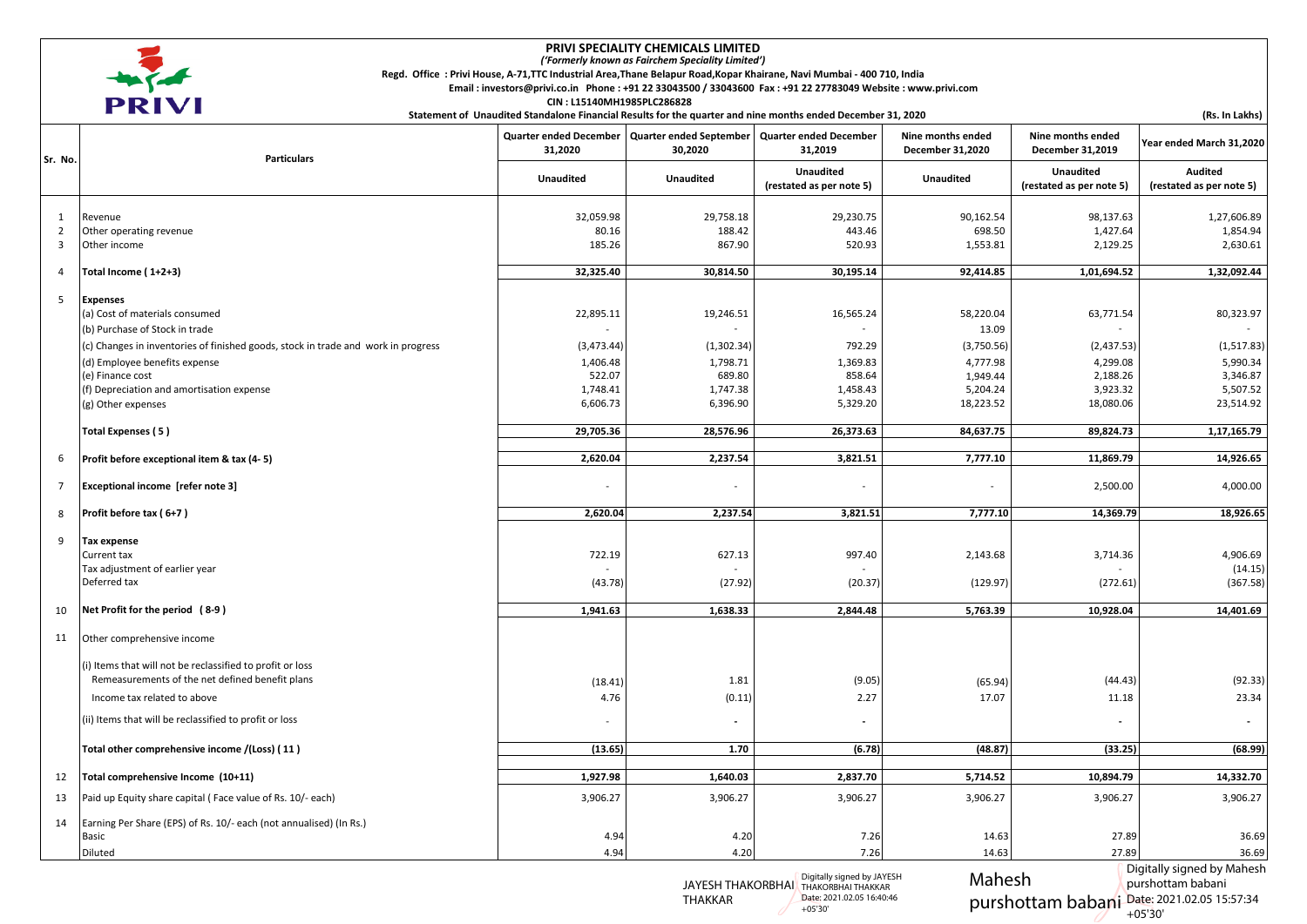#### **Notes:**

- 1 The unaudited standalone financial results for the quarter and nine months ended December 31, 2020 were reviewed by the audit committee and approved by the Board of Directors of Privi Speciality Chemicals Limited (Formerly known as Fairchem Speciality Limited)("the Company") at its meeting held on February 05, 2021. The above results have been subjected to limited review by the statutory auditors of the Company. The statutory auditors have expressed an unqualified review opinion .
- 2 The unaudited standalone financial results of the Company have been prepared in accordance with Indian Accounting Standards ('Ind AS') prescribed under Section 133 of the Companies Act, 2013 read with the relevant rules issued thereunder and in terms of the Regulation 33 of the SEBI (Listing Obligations and Disclosure Requirements) Regulations, 2015, as amended.
- 3 On April 26, 2018 a major fire broke out at the Company's Unit 2 Plant located at MIDC Mahad. There has been loss to assets comprising of Inventories, Buildings , Plant and Machinery and other Fixed Assets, etc. which were adequately insured including coverage towards loss of profit and replacement cost of fixed assets. The Company received Rs. 2,500 Lakhs and 4,000 lakhs during nine months period ended December 31, 2019 and year ended March 31, 2020 respectively from the Insurance Company which has been disclosed as an exceptional item. Subsequent to the end of this quarter, on January 28, 2021 Company has further received sum of Rs. 1500 Lakhs from the Insurance company and final settlement is pending with the Insurance company.
- 44 As the Company's business activity falls within a single segment viz. 'Aroma Chemical ', the disclosure requirements of Ind AS 108 'Operating Segments' notified under Section 133 of the Companies Act, 2013 are not applicable.
- 5 The Hon'ble National Company Law Tribunal (NCLT), Special bench, Mumbai vide its order dated June 30, 2020 have approved the Composite Scheme of Arrangement and Amalgamation amongst Fairchem Speciality Limited (FSL), Fairchem Organics Limited (FOL) and Privi Organics India Limited (POIL), two wholly owned subsidiaries of the Company and their respective shareholders for Demerger of FSL's undertaking carrying on speciality oleo chemicals and nutraceuticals business and vesting the same into FOL and Amalgamation of POIL, manufacturers of aroma chemicals, into and with FSL, under Sections 230 to 232 read with Section 66 and other applicable provisions of the Companies Act, 2013 ('the Scheme'). T Appointed Date as per Scheme is April 1, 2019. The Effective Date of the Scheme is August 12, 2020. In accordance with the requirements of para 9(iii) of Appendix C of Ind AS 103, the standalone financial results in respect of prior periods have been restated. Increase / (Decrease) in previous periods published numbers are as below :-

|                                        |                      |                         | (Rs. In Lakhs)<br><b>Year Ended</b><br>March 31,2020 |  |
|----------------------------------------|----------------------|-------------------------|------------------------------------------------------|--|
|                                        | <b>Quarter ended</b> | Nine months ended       |                                                      |  |
| <b>Particulars</b>                     | December 31,2019     | <b>December 31.2019</b> |                                                      |  |
| <b>Total Income</b>                    | 22,154.96            | 79.326.78               | 1,00,784.32                                          |  |
| Profit Before tax for the Period /Year | 2.868.75             | 11,434.81               | 14,438.27                                            |  |
| Profit After tax for the Period/Year   | 2.124.88             | 8.490.81                | 10,746.72                                            |  |
| Net Worth                              |                      |                         | 47.426.89                                            |  |
| <b>Total Assets</b>                    |                      |                         | 1,14,332.11                                          |  |
|                                        |                      |                         |                                                      |  |

- 6 The Global pandemic Covid-19 continues. The business of the Company was partially affected during the quarter and nine months period ended December 31,2020 but impact is insignificant. The Company does not foresee any major impact on net realisable value of its current assets. However, the Company would continue to monitor any material changes due to future economic conditions and their consequential impact on the financial results.
- 7 The results of the Company are available for investors at **www.privi.com, www.nseindia.com** and **www.bseindia.com** .

JAYESH THAKORBHAI THAKKAR THAKKAR Digitally signed by JAYESH THAKORBHAI Date: 2021.02.05 16:41:00 +05'30'

**By order of the Board For Privi Speciality Chemicals Limited ('Formerly known as Fairchem Speciality Limited')**

Mahesh purshottam babani

Digitally signed by Mahesh purshottam babani Date: 2021.02.05 15:58:20 +05'30'

**Mahesh Babani Place: Navi Mumbai Chairman & Managing Director**

**Date: February 05, 2021 DIN: 00051162**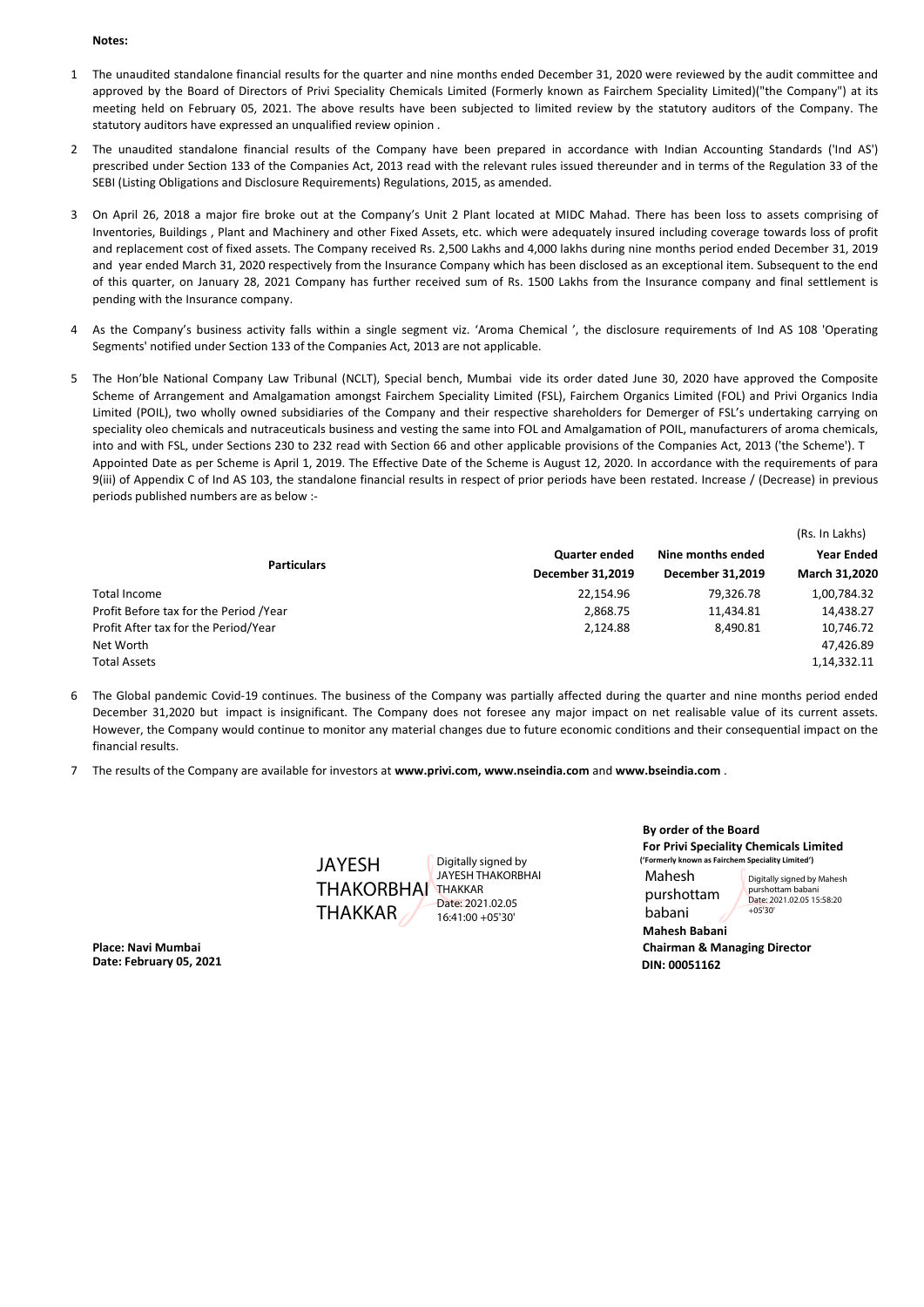# B S R & Co. LLP<br>Chartered Accountants

 14th Floor, Central B Wing and North C Wing, Nesco IT Park 4, Nesco Center, Western Express Highway, Goregaon (East), Mumbai - 400 063

Telephone: +91 22 6257 1000 Fax: +91 22 6257 1010

**Limited review report (unmodified) on unaudited quarterly consolidated financial results and consolidated year-to-date results under Regulation 33 of the SEBI (Listing Obligations and Disclosure Requirements) Regulations, 2015**

## To The Board of Directors of Privi Speciality Chemicals Limited *(formerly known as Fairchem Speciality Limited)*

- 1. We have reviewed the accompanying Statement of unaudited consolidated financial results of Privi Speciality Chemicals Limited *(formerly known as Fairchem Speciality Chemicals Limited)*  ("the Parent") and its subsidiaries (the Parent and its subsidiaries together referred to as "the Group"), for the quarter ended and year to date results for the period from 1 April 2020 to 31 December 2020 ("the Statement"), being submitted by the Parent pursuant to the requirements of Regulation 33 of the SEBI (Listing Obligations and Disclosure Requirements) Regulations, 2015, as amended ('Listing Regulations').
- 2. This Statement, which is the responsibility of the Parent's management and approved by the Parent's Board of Directors, has been prepared in accordance with the recognition and measurement principles laid down in Indian Accounting Standard 34 "*Interim Financial Reporting*" ("Ind AS 34"), prescribed under Section 133 of the Companies Act, 2013, and other accounting principles generally accepted in India and in compliance with Regulation 33 of the Listing Regulations. Our responsibility is to express a conclusion on the Statement based on our review.
- 3. We conducted our review of the Statement in accordance with the Standard on Review Engagements (SRE) 2410 *"Review of Interim Financial Information Performed by the Independent Auditor of the Entity",* issued by the Institute of Chartered Accountants of India. A review of interim financial information consists of making inquiries, primarily of persons responsible for financial and accounting matters, and applying analytical and other review procedures. A review is substantially less in scope than an audit conducted in accordance with Standards on Auditing and consequently does not enable us to obtain assurance that we would become aware of all significant matters that might be identified in an audit. Accordingly, we do not express an audit opinion.

We also performed procedures in accordance with the circular issued by the SEBI under Regulation 33 (8) of the Listing Regulations, to the extent applicable.

4. The Statement includes the results of the following entities:

| Name of the Company                          | Relationship                   |
|----------------------------------------------|--------------------------------|
| <b>Privi Biotechnologies Private Limited</b> | <b>Wholly Owned Subsidiary</b> |
| <b>Privi Organics USA Corporation</b>        | <b>Wholly Owned Subsidiary</b> |

B S R & Co. (a partnership firm with Registration No. BA61223) converted into B S R & Co. LLP (a Limited Liability Partnership with LLP Registration No. AAB-8181) with effect from October 14, 2013

14th Floor, Central B Wing and North C Wing, Nesco IT Park 4, Nesco Center, Western Express Highway, Goregaon (East), Mumbai - 400063

Registered Office: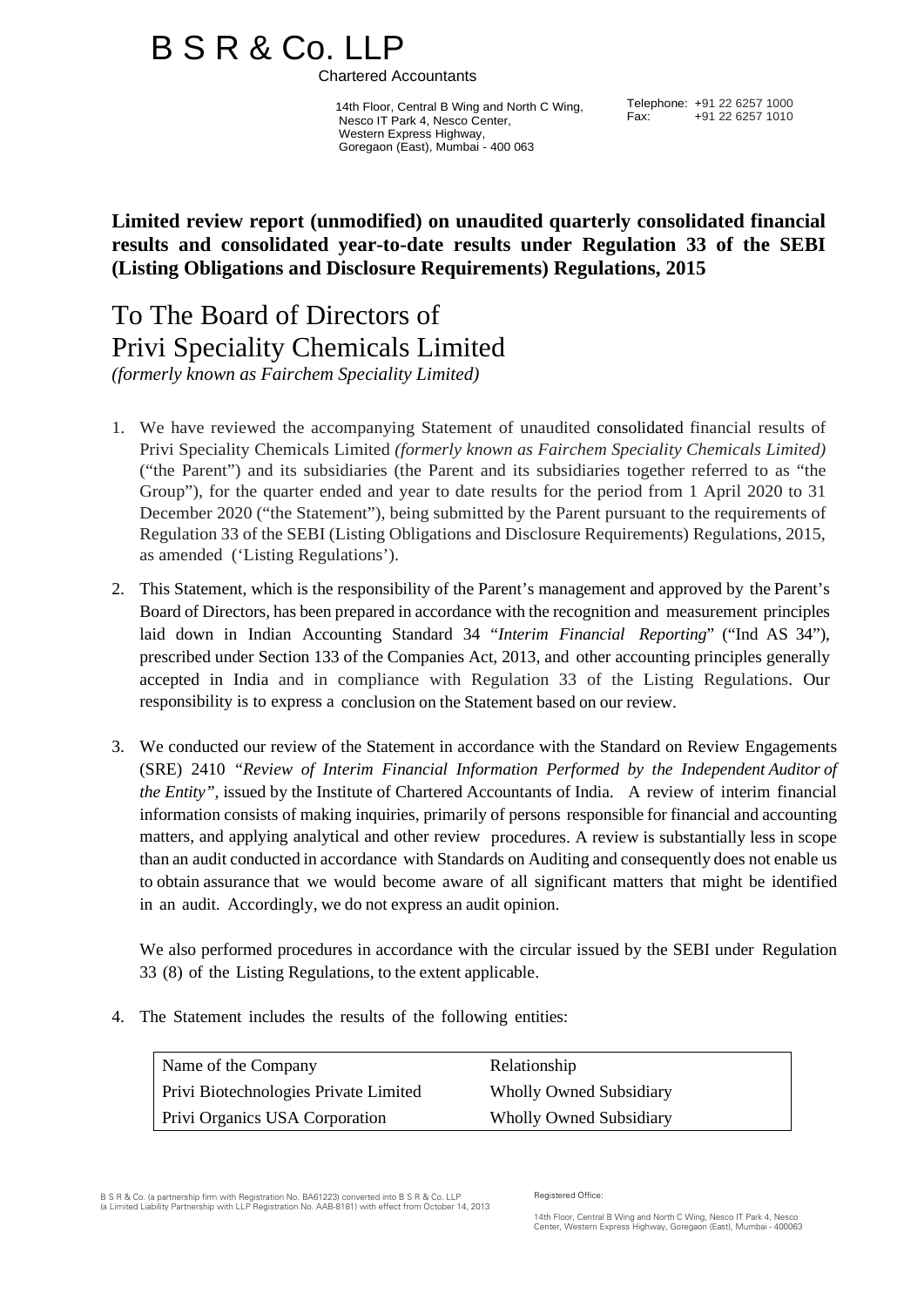## **Limited review report (unmodified) on unaudited quarterly consolidated financial results and consolidated year-to-date results under Regulation 33 of the SEBI (Listing Obligations and Disclosure Requirements) Regulations, 2015** *(Continued)*

## Privi Speciality Chemicals Limited

*(formerly known as Fairchem Speciality Limited)*

5. Based on our review conducted and procedures performed as stated in paragraph 3 above and based on the consideration of the review reports of the other auditors referred to in paragraph 8 below, nothing has come to our attention that causes us to believe that the accompanying Statement, prepared in accordance with the recognition and measurement principles laid down in the aforesaid Indian Accounting Standard and other accounting principles generally accepted in India, has not disclosed the information required to be disclosed in terms of Regulation 33 of the Listing Regulations, including the manner in which it is to be disclosed, or that it contains any material misstatement.

## 6. **Emphasis of Matter**

We draw attention to Note 6 of the unaudited consolidated financial results which describes the accounting for the Scheme of Amalgamation between the Company, Privi Organics India Limited (wholly owned subsidiary) and Fairchem Organics Limited (resulting company). The Scheme has been approved by the National Company Law Tribunal ('NCLT') vide its order dated 30 June 2020 and a certified copy has been filed by the Company with the Registrar of Companies, Maharashtra, on 12 August 2020. Though the appointed date as per the NCLT approved Scheme is 1 April 2019, as per the requirements of Appendix C to Ind AS 103 "Business Combination", the combination has been accounted for as if it had occurred from the beginning of the preceding period in the financial statements. Accordingly, the amounts relating to the year ended 31 March 2020 include the impact of the business combination and the corresponding amounts for the previous quarters ended 31 December 2019 and year to-date nine months ended 31 December 2019 have been restated by the Company after recognising the effect of the amalgamation as above. The aforesaid note (Note 6) also describes in detail the impact of the business combination on the unaudited consolidated financial results. Our conclusion is not modified in respect of this matter.

## 7. **Other Matters**

The comparative consolidated financial results of the Company for the quarter and year-to-date nine months ended 31 December 2019 and for financial year ended 31 March 2020, prepared in accordance with Ind AS, included in this Statement, had been reviewed/audited by the another auditor, who had expressed an unmodified opinion thereon as per their reports dated 10 February 2020 and 23 June 2020 which have been furnished to us by the management and have been relied upon by us for the purpose of our review of the Statement.

Our conclusion is not modified in respect of this matter.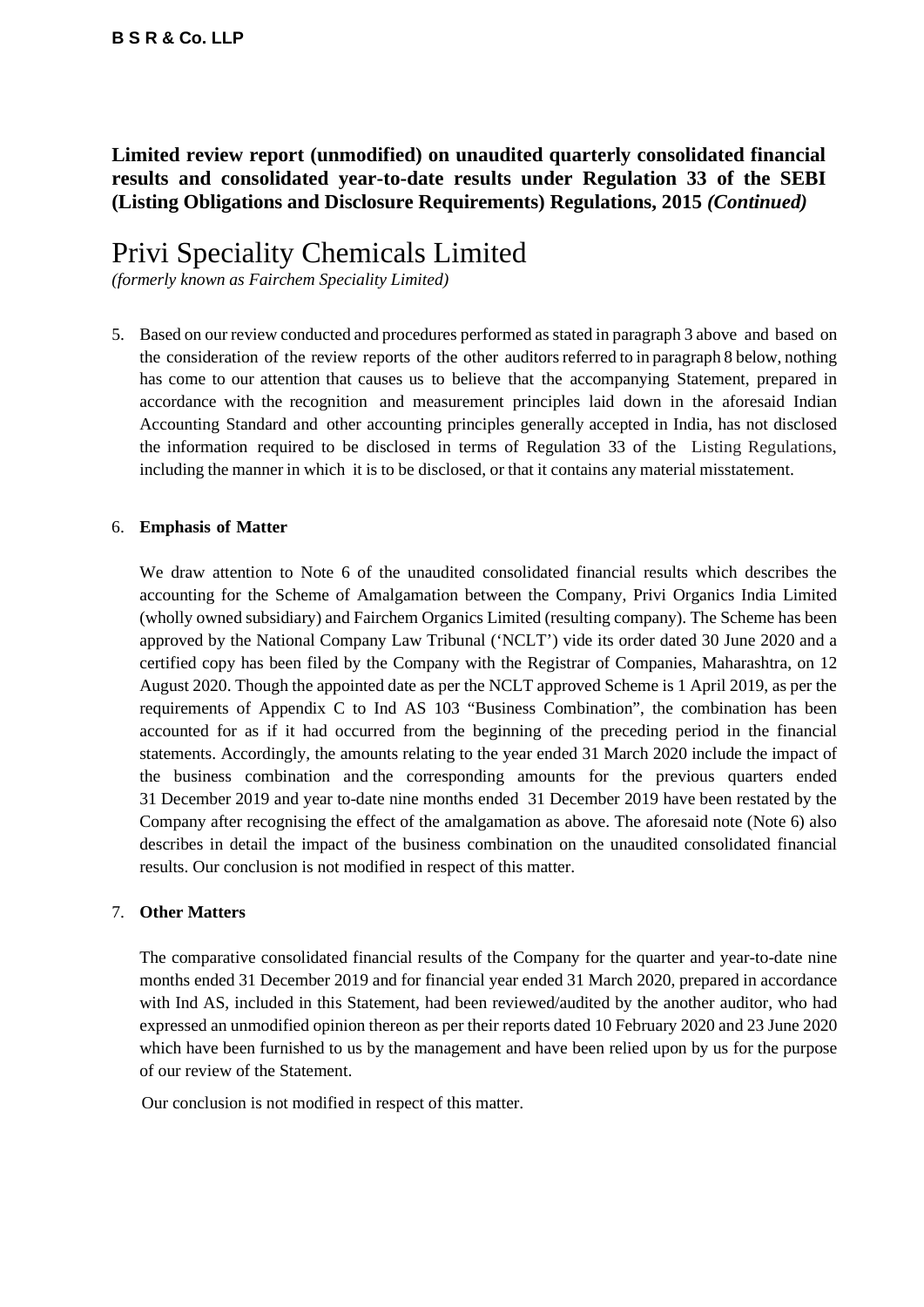**Limited review report (unmodified) on unaudited quarterly consolidated financial results and consolidated year-to-date results under Regulation 33 of the SEBI (Listing Obligations and Disclosure Requirements) Regulations, 2015** *(Continued)*

# Privi Speciality Chemicals Limited

*(formerly known as Fairchem Speciality Limited)*

8. We did not review the financial results of 2 subsidiaries included in the Statement, whose interim financial results reflect total revenues of Rs 8994.18 lakhs and Rs.23,518.86 lakhs, total net profit/(loss) after tax of Rs (18.33) lakhs and Rs 122.95 lakhs and total comprehensive income/ loss of Rs (31.19) lakhs and Rs 65.77 lakhs, for the quarter ended 31 December 2020 and for the period from 1 April 2020 to 31 December 2020, respectively, as considered in the consolidated unaudited financial results. These financial results have been reviewed by other auditors whose reports have been furnished to us by the management and our conclusion on the Statement, in so far as it relates to the amounts and disclosures included in respect of these subsidiaries, is based solely on the reports of the other auditors and the procedures performed by us asstated in paragraph 3 above.

Our conclusion on the Statement is not modified in respect of the above matters.

For **B S R & Co. LLP** *Chartered Accountants* Firm's Registration No: 101248W/W-100022

> JAYESH THAKORBHA<sup>THAKKAR</sup> I THAKKAR Date: 2021.02.05 Digitally signed by JAYESH THAKORBHAI

**Jayesh T Thakkar** *Partner* Mumbai Membership No:113959 5 February 2021 ICAI UDIN: 21113959AAAABH5299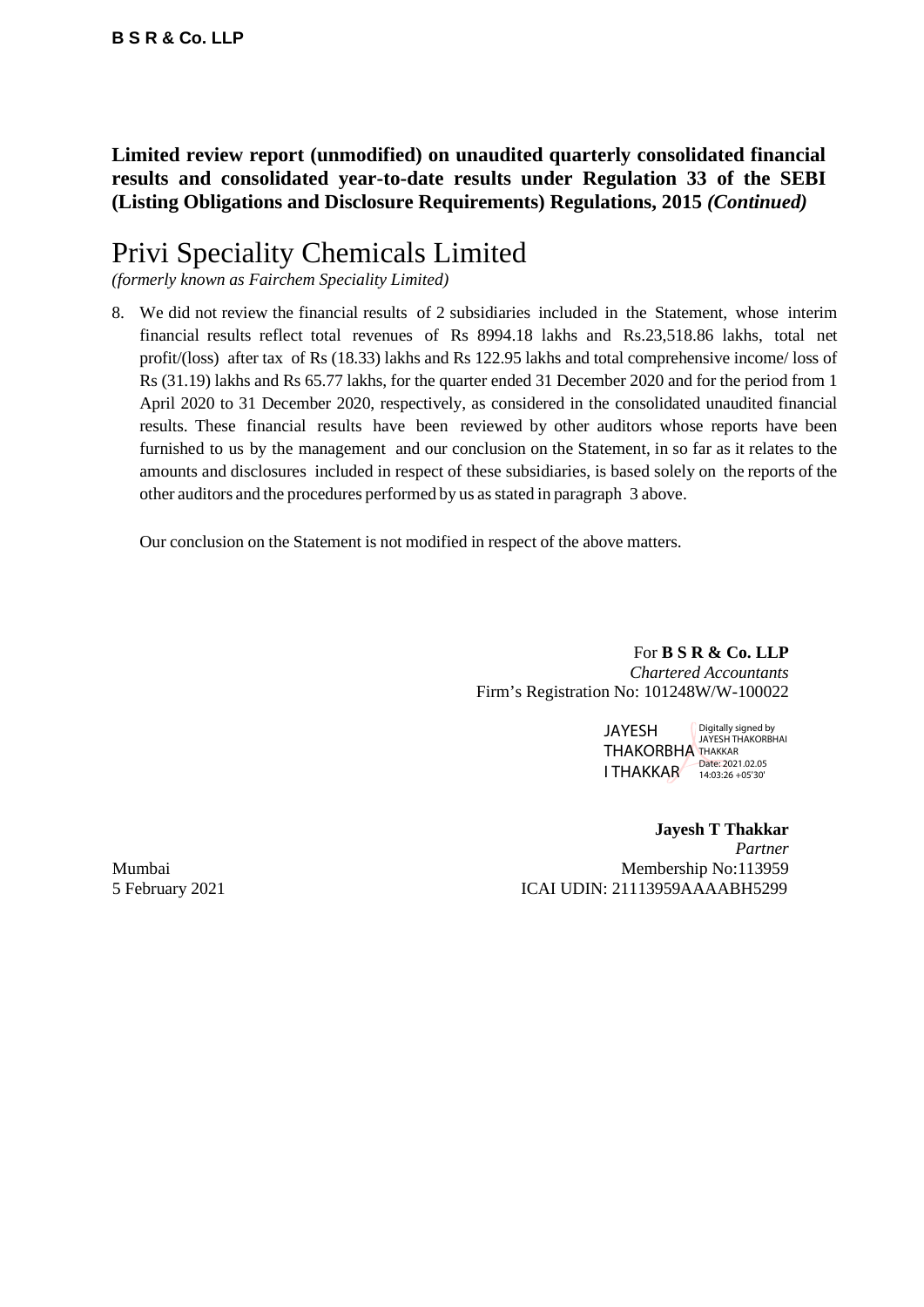

#### **PRIVI SPECIALITY CHEMICALS LIMITED**

*('Formerly known as Fairchem Speciality Limited')*

**Regd. Office : Privi House, A-71,TTC Industrial Area,Thane Belapur Road,Kopar Khairane, Navi Mumbai - 400 710, India** 

**Email : investors@privi.co.in Phone : +91 22 33043500 / 33043600 Fax : +91 22 27783049 Website : www.privi.com**

 **CIN : L15140MH1985PLC286828** 

| I IXI V I<br>Statement of Unaudited Consolidated Financial Results for the quarter and nine months ended December 31, 2020 |                                                                                   |                                   |                                    |                                           |                                       | (Rs. In Lakhs)                            |                                            |
|----------------------------------------------------------------------------------------------------------------------------|-----------------------------------------------------------------------------------|-----------------------------------|------------------------------------|-------------------------------------------|---------------------------------------|-------------------------------------------|--------------------------------------------|
| Sr. No.                                                                                                                    | <b>Particulars</b>                                                                | Quarter ended<br>December 31,2020 | Quarter ended<br>September 30,2020 | <b>Quarter ended</b><br>December 31,2019  | Nine months ended<br>December 31,2020 | Nine months ended<br>December 31,2019     | <b>Year ended March</b><br>31,2020         |
|                                                                                                                            |                                                                                   | Unaudited                         | <b>Unaudited</b>                   | <b>Unaudited</b><br>(restated per note 6) | <b>Unaudited</b>                      | <b>Unaudited</b><br>(restated per note 6) | <b>Audited</b><br>(restated as per note 6) |
| 1                                                                                                                          | Revenue                                                                           | 32,631.18                         | 30,524.17                          | 30,542.15                                 | 91,647.07                             | 1,00,072.71                               | 1,30,556.36                                |
| $\overline{2}$                                                                                                             | Other operating revenue                                                           | 80.16                             | 188.42                             | 443.46                                    | 698.50                                | 1,427.64                                  | 1,854.94                                   |
| $\overline{3}$                                                                                                             | Other income                                                                      | 185.81                            | 868.58                             | 521.73                                    | 1,556.60                              | 2,131.48                                  | 2,635.90                                   |
| $\overline{4}$                                                                                                             | Total Income (1+2+3)                                                              | 32,897.15                         | 31,581.17                          | 31,507.34                                 | 93,902.17                             | 1,03,631.83                               | 1,35,047.20                                |
| 5                                                                                                                          | <b>Expenses</b>                                                                   |                                   |                                    |                                           |                                       |                                           |                                            |
|                                                                                                                            | (a) Cost of materials consumed                                                    | 23,209.42                         | 19,687.09                          | 16,249.63                                 | 58,924.55                             | 64,991.33                                 | 81,918.98                                  |
|                                                                                                                            | (b) Purchase of Stock in trade                                                    | 148.41                            | 70.98                              | 105.39                                    | 232.48                                | 246.25                                    | 270.37                                     |
|                                                                                                                            | (c) Changes in inventories of finished goods, stock in trade and work in progress | (3,698.91)                        | (1,507.20)                         | 1,543.84                                  | (4, 184.30)                           | (3,011.36)                                | (1,876.31)                                 |
|                                                                                                                            | (d) Employee benefits expense                                                     | 1,577.80                          | 1,997.55                           | 1,503.76                                  | 5,294.60                              | 4,658.39                                  | 6,503.43                                   |
|                                                                                                                            | (e) Finance cost                                                                  | 522.43                            | 690.95                             | 876.53                                    | 1,954.63                              | 2,243.29                                  | 3,410.91                                   |
|                                                                                                                            | (f) Depreciation and amortisation expense                                         | 1,793.75                          | 1,792.03                           | 1,501.05                                  | 5,338.73                              | 4,049.30                                  | 5,677.16                                   |
|                                                                                                                            | (g) Other expenses                                                                | 6,780.01                          | 6,502.98                           | 5,452.96                                  | 18,578.91                             | 18,310.39                                 | 23,879.37                                  |
|                                                                                                                            | <b>Total Expenses (5)</b>                                                         | 30,332.91                         | 29,234.38                          | 27,233.16                                 | 86,139.60                             | 91,487.59                                 | 1,19,783.91                                |
| 6                                                                                                                          | Profit before exceptional item & tax (4-5)                                        | 2,564.24                          | 2,346.79                           | 4,274.18                                  | 7,762.57                              | 12,144.24                                 | 15,263.29                                  |
|                                                                                                                            |                                                                                   |                                   |                                    |                                           |                                       |                                           |                                            |
| $\overline{7}$                                                                                                             | <b>Exceptional income [refer note 4]</b>                                          |                                   |                                    |                                           |                                       | 2,500.00                                  | 4,000.00                                   |
| 8                                                                                                                          | Profit before tax (6+7)                                                           | 2,564.24                          | 2,346.79                           | 4,274.18                                  | 7,762.57                              | 14,644.24                                 | 19,263.29                                  |
|                                                                                                                            |                                                                                   |                                   |                                    |                                           |                                       |                                           |                                            |
| 9                                                                                                                          | <b>Tax expense</b><br>Current tax                                                 | 745.85                            | 682.40                             | 1,060.94                                  |                                       | 3,778.17                                  | 4,952.27                                   |
|                                                                                                                            | Tax adjustment of earlier year                                                    |                                   |                                    |                                           | 2,247.11                              |                                           | (14.15)                                    |
|                                                                                                                            | Deferred tax                                                                      | (64.22)                           | (34.21)                            | 65.49                                     | (188.55)                              | (232.91)                                  | (277.77)                                   |
|                                                                                                                            |                                                                                   |                                   |                                    |                                           |                                       |                                           |                                            |
| 10                                                                                                                         | Net Profit for the period (8-9)                                                   | 1,882.61                          | 1,698.60                           | 3,147.75                                  | 5,704.01                              | 11,098.98                                 | 14,602.94                                  |
| 11                                                                                                                         | Other comprehensive income                                                        |                                   |                                    |                                           |                                       |                                           |                                            |
|                                                                                                                            | (i) Items that will not be reclassified to profit or loss                         |                                   |                                    |                                           |                                       |                                           |                                            |
|                                                                                                                            | Remeasurements of the net defined benefit plans                                   | (18.41)                           | 1.81                               | (9.05)                                    | (65.94)                               | (44.43)                                   | (92.33)                                    |
|                                                                                                                            | Income tax related to above                                                       | 4.76                              | (0.11)                             | 2.27                                      | 17.07                                 | 11.18                                     | 23.34                                      |
|                                                                                                                            | (ii) Items that will be reclassified to profit or loss                            |                                   |                                    |                                           |                                       |                                           |                                            |
|                                                                                                                            | Exchange differences in translating financial statements of foreign operations    |                                   |                                    | 13.45                                     | (57.18)                               | 44.97                                     | 132.06                                     |
|                                                                                                                            |                                                                                   | (12.86)                           | (47.16)                            |                                           |                                       |                                           |                                            |
|                                                                                                                            | Total other comprehensive income /(Loss) (11)                                     | (26.51)                           | (45.46)                            | 6.67                                      | (106.05)                              | 11.72                                     | 63.07                                      |
| 12                                                                                                                         | Total comprehensive Income (10+11)                                                | 1,856.10                          | 1,653.14                           | 3,154.42                                  | 5,597.96                              | 11,110.70                                 | 14,666.01                                  |
| 13                                                                                                                         | Paid up Equity share capital (Face value of Rs. 10/- each)                        | 3,906.27                          | 3,906.27                           | 3,906.27                                  | 3,906.27                              | 3,906.27                                  | 3,906.27                                   |
|                                                                                                                            |                                                                                   |                                   |                                    |                                           |                                       |                                           |                                            |
| 14                                                                                                                         | Earning Per Share (EPS) of Rs. 10/- each (not annualised) (In Rs.)                |                                   |                                    |                                           |                                       |                                           |                                            |
|                                                                                                                            | Basic                                                                             | 4.75                              | 4.23                               | 8.08                                      | 14.33                                 | 28.44                                     | 37.54                                      |
|                                                                                                                            | Diluted                                                                           | 4.75                              | 4.23                               | 8.08                                      | 14.33                                 | 28.44                                     | 37.54                                      |

JAYESH THAKORBHAI THAKORBHAI THAKKAR THAKKAR Digitally signed by JAYESH Date: 2021.02.05 14:02:21 +05'30'

Mahesh purshottam babani

Digitally signed by Mahesh purshottam babani Date: 2021.02.05 13:20:28 +05'30'